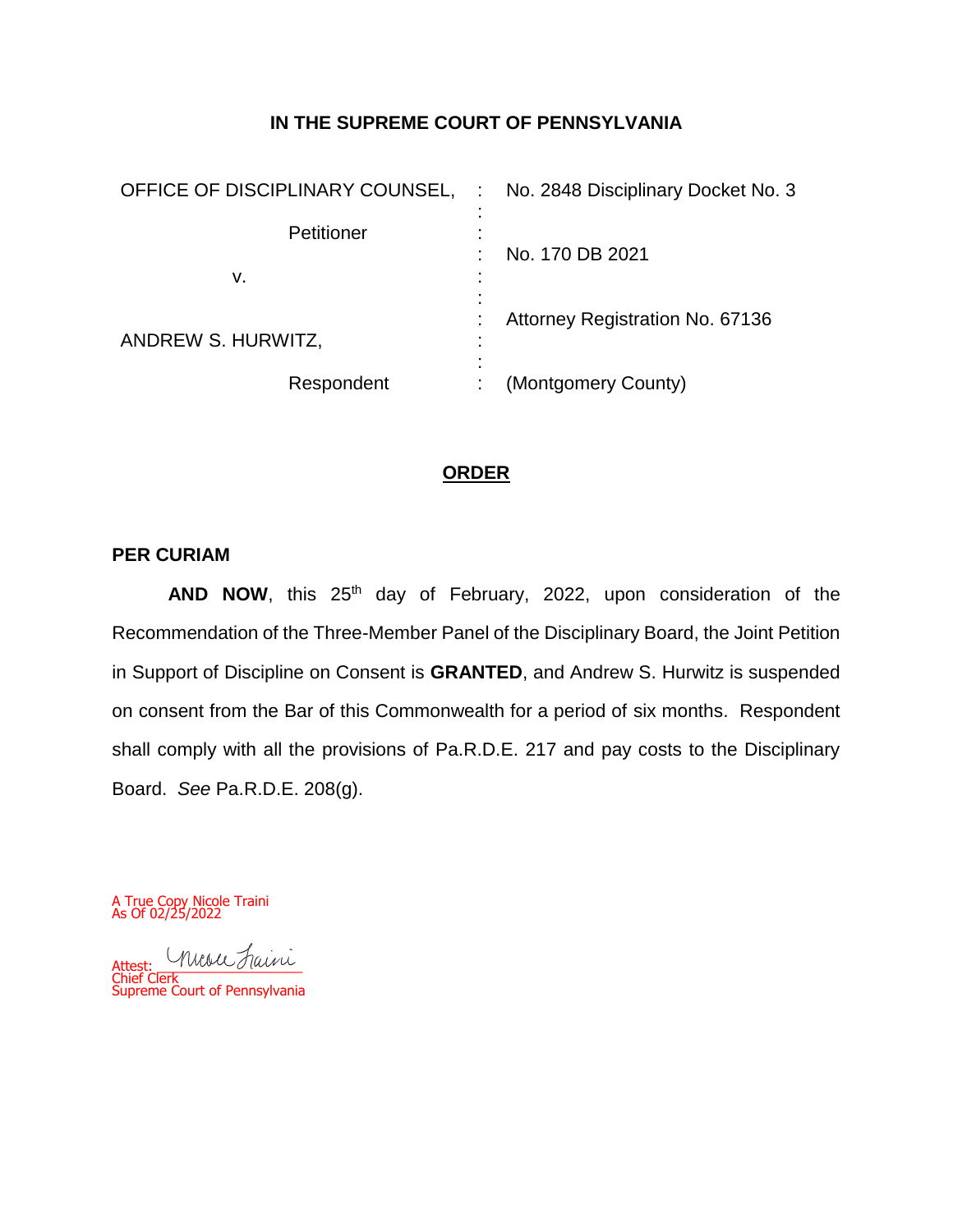# BEFORE THE DISCIPLINARY BOARD OF THE SUPREME COURT OF PENNSYLVANIA

 $\mathbf{1} = \mathbf{1}$ 

| OFFICE OF DISCIPLINARY COUNSEL,: |               | No. <sup>170</sup> DB 2021 |  |  |
|----------------------------------|---------------|----------------------------|--|--|
| Petitioner                       |               |                            |  |  |
|                                  |               | Attorney Reg. No. 67136    |  |  |
| ANDREW S. HURWITZ,               | $\bullet$     |                            |  |  |
| Respondent                       | $\mathcal{L}$ | (Montgomery County)        |  |  |

## **JOINT PETITION IN SUPPORT** OF DISCIPLINE ON CONSENT **PURSUANT TO Pa.R.D.E. 215(d)**

Petitioner, the Office of Disciplinary Counsel ("ODC"), by Thomas J. Farrell, Chief Disciplinary Counsel, and Elizabeth A. Livingston, Disciplinary Counsel, and Respondent, Andrew S. Hurwitz ("Respondent"), respectfully petition the Disciplinary Board in support of discipline on consent, pursuant to Pennsylvania Rule of Disciplinary Enforcement ("Pa.R.D.E.") 215(d), and state:

Pursuant to Pa.R.D.E. 207, ODC, whose principal office is  $\mathbf 1$ . situated at Office of Chief Disciplinary Counsel, Pennsylvania Judicial Center, 601 Commonwealth Avenue, Suite 2700, P.O. Box 62485, Harrisburg, Pennsylvania, 17106, is invested with the power and duty to investigate all matters involving alleged misconduct of an attorney admitted to practice law in the Commonwealth of Pennsylvania and to prosecute all

> **FILED** 12/29/2021 The Disciplinary Board of the **Supreme Court of Pennsylvania**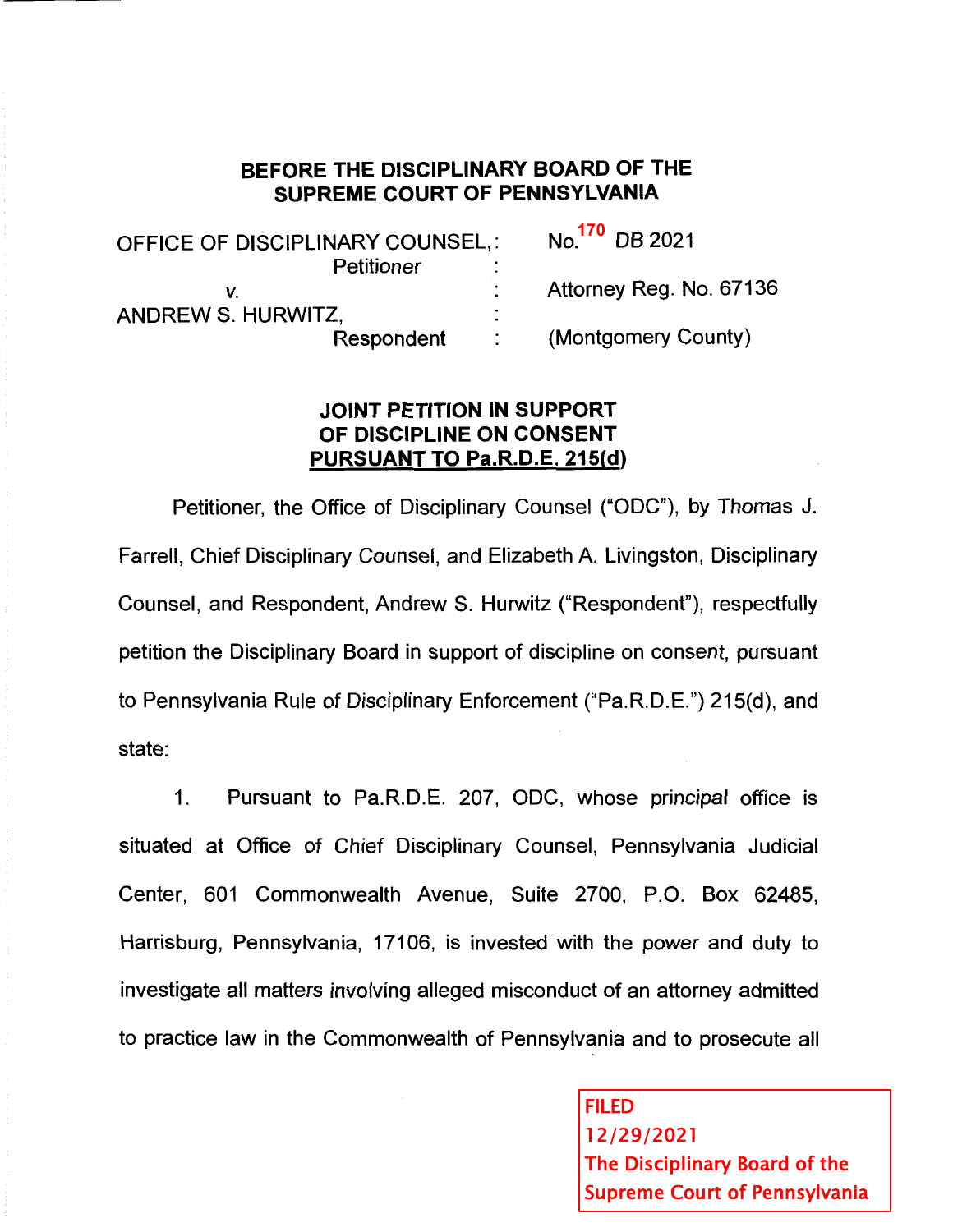disciplinary proceedings brought in accordance with the provisions of the **Enforcement Rules.** 

Respondent was born in 1966 and was admitted to the Bar of the  $2.$ Commonwealth of Pennsylvania on December 9, 1992.

On July 1, 1996. Respondent voluntarily transferred to Inactive  $3<sub>1</sub>$ Status.

On May 12, 1998. Respondent was admitted in the Third Judicial  $\mathbf{4}$ . Department of the State of New York. His license identification number in New York is #2880201.

 $5<sub>1</sub>$ Records indicate Respondent was suspended by the First Judicial Department of the State of New York by Order dated February 5, 2008, which was effective on March 6, 2008, for non-payment of annual attorney registration fees.

6. In 2011, Respondent applied for, and was granted, reinstatement from Inactive Status in Pennsylvania.

By Order dated October 19, 2014 (the "Order of Suspension"),  $7<sub>1</sub>$ the Supreme Court of Pennsylvania placed Respondent on Administrative Suspension for failure to comply with Pennsylvania Rule of Disciplinary Enforcement (Pa.R.D.E.) 219.

8. Respondent's New York law license remains suspended.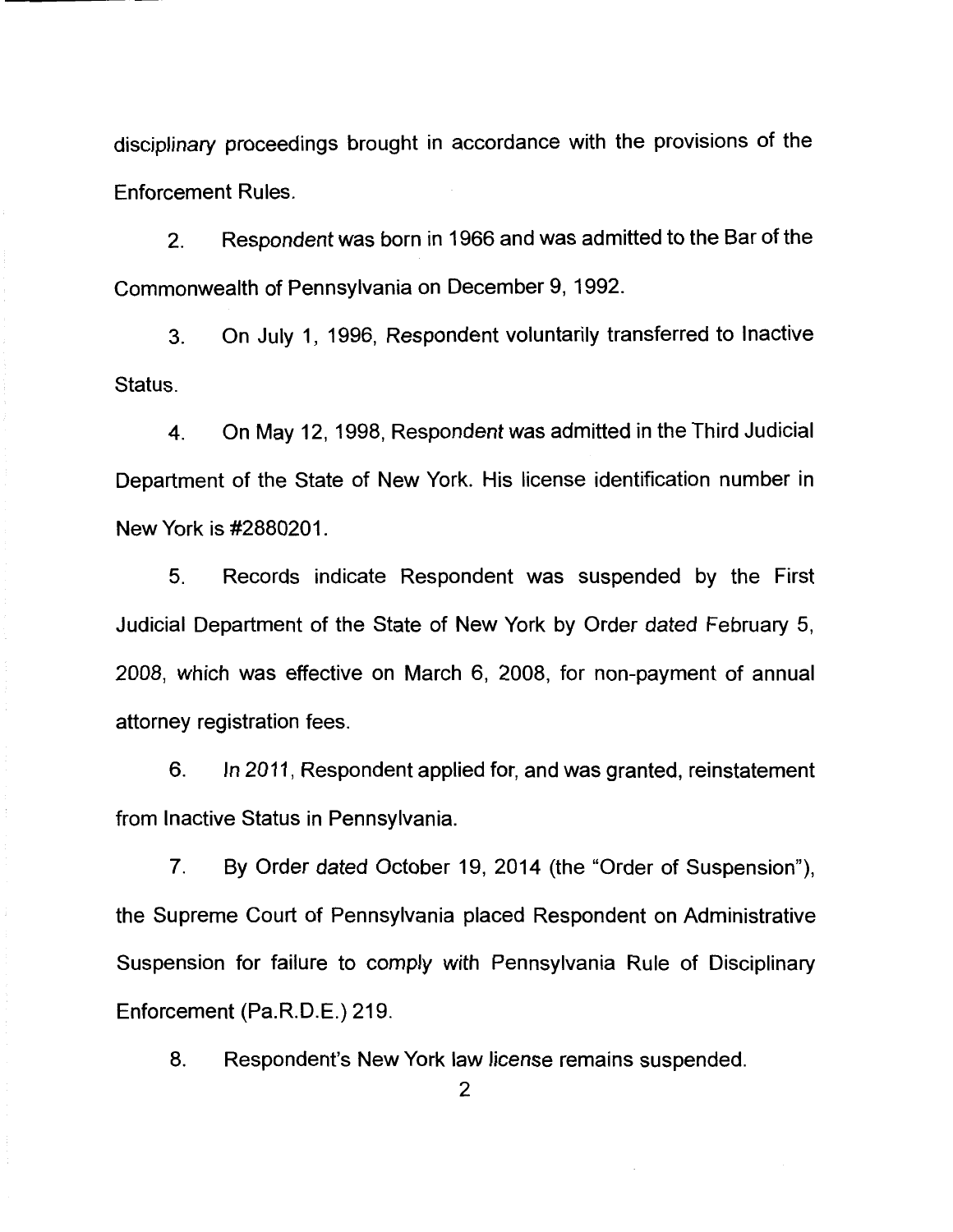9. Respondent maintains an address of record at 112 Conway Avenue, Narberth, Montgomery County, Pennsylvania, 19072.

10. Respondent has no prior record of discipline in Pennsylvania.

11. Respondent is subject to the disciplinary jurisdiction of the Disciplinary Board of the Supreme Court of Pennsylvania.

#### **SPECIFIC FACTUAL AND LEGAL ADMISSIONS**

12. On March 17, 2021, Respondent filed a Petition for Reinstatement from Administrative Suspension with the Disciplinary Board of the Supreme Court of Pennsylvania (the "Petition").

#### Studio 1200

13. With his Petition, Respondent disclosed in response to Reinstatement Questionnaire No. 7(a) regarding employment history during the period of administrative suspension that he served as President of Studio 1200 in Ardmore, Pennsylvania from January 2018 to March 2020. Respondent acknowledged that he engaged in the law-related activity of "contracts" in his work for Studio 1200, even though he did not have an active Pennsylvania law license.

14. Respondent did not file a Notice of Engagement pursuant to Pa.R.D.E. 217( $i$ )(5) identifying a supervising attorney and certifying that his activities would be monitored for compliance with the Pa.R.D.E.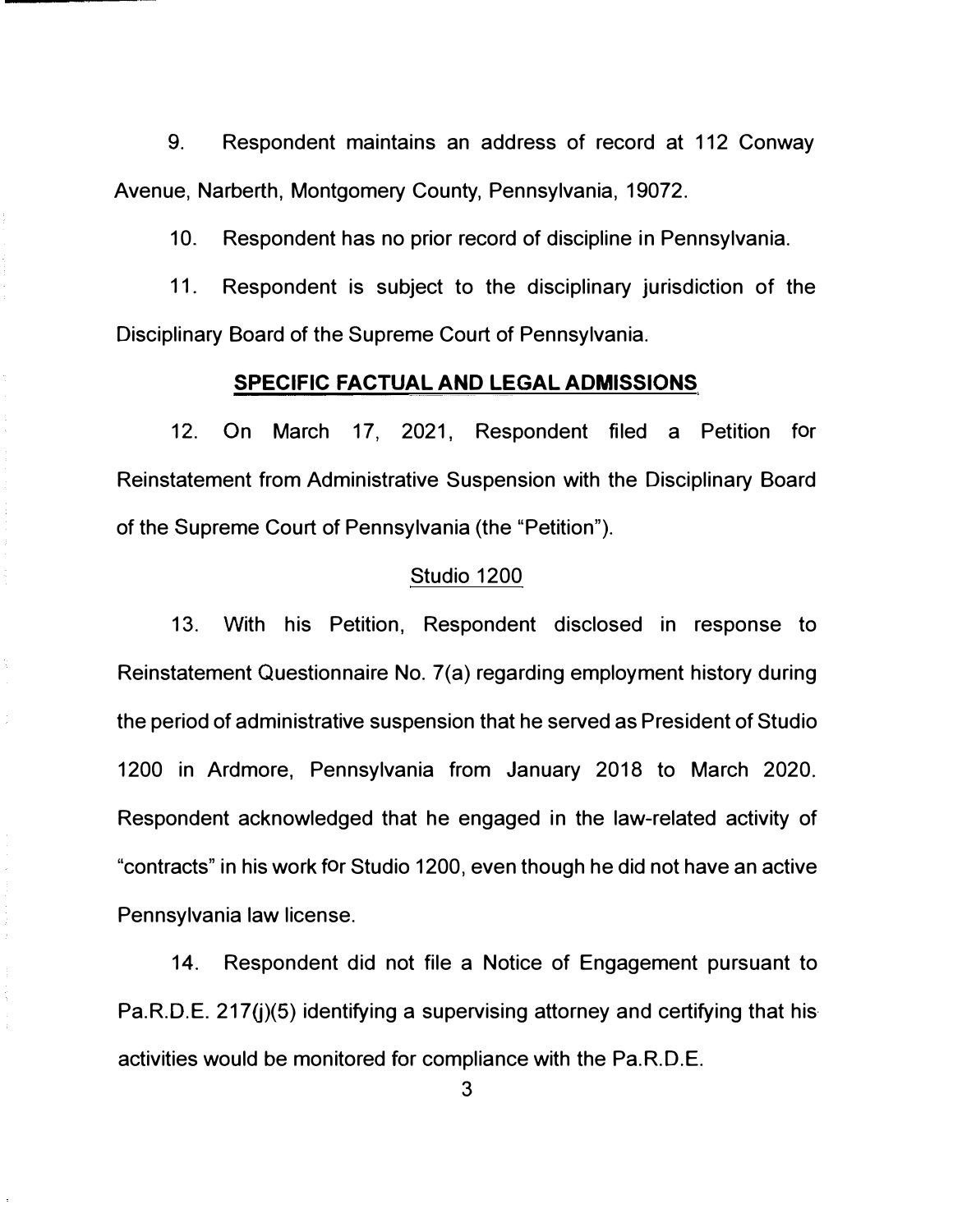15. As part of its routine background investigation relating to the Petition, ODC discovered that Respondent's Linkedln account for "Andy Blackman Hurwitz," a pseudonym that he reportedly uses as an author of children's books, provided information about Respondent's work at Studio 1200, as follows:

> In House Counsel & Senior Vice President Business Affairs. Entertainment Executive with a strong background in digital media, marketing and branding; Entrepreneur credited with successful start-ups (and some failures too); Professor of music business & entrepreneurship; and, Children's Author with over 12 books published through Penguin.

16. Respondent's Linkedln account further described his duties and

responsibilities at Studio 1200 as:

Worked directly under the President in running this international music and marketing firm responsible for all contracts, business affairs, while helping managing artists, projects and media. Directed a team of 30 full time staff members while directing sponsorships// experiential activations at festivals across the world. With 90% of our income tied-into live music and international touring Studio-1200 was a casualty to the COVID-19 crisis. And was dissolved in September of 2020. The Studio is dead. Long live the Studio.

17. On July 12, 2021, Respondent withdrew his Petition to address

ODC's questions concerning his compliance with RPC 5.5 and Pa.R.D.E.

 $217(j)$ .

÷,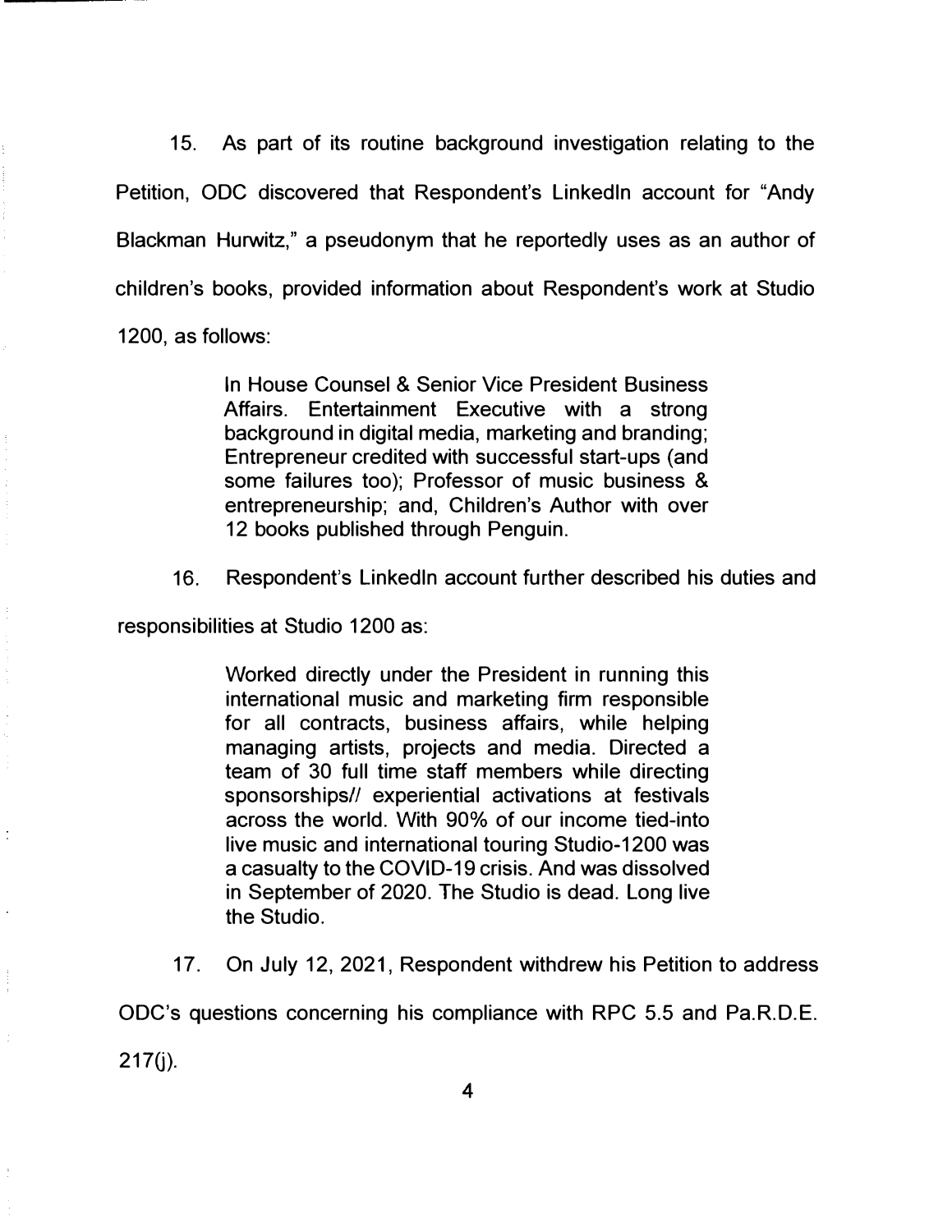In response to ODC's inquiries concerning his work at Studio  $18.$ 1200 and the related discrepancies between information reported on his Reinstatement Questionnaire and on his LinkedIn account, Respondent stated Studio 1200 was a start-up at which all the founders, including Respondent, "wore many hats . . . [because it] best served [them] to be able to have many titles and job descriptions were limiting  $-$  [they] all had many  $i$ obs  $\ldots$ ."

Respondent provided ODC with sample memoranda of  $19.$ understanding and contracts on which he worked while at Studio 1200.

20. Studio 1200 did not retain outside counsel to negotiate, draft, review, or otherwise advise on its contracts from January 2018 to March 2020.

 $21.$ As administratively an suspended, formerly admitted Pennsylvania attorney, Respondent violated Pa.R.D.E. 217(i) and engaged in the unauthorized practice of law in violation of RPC 5.5 in his work at **Studio 1200.** 

 $22.$ Respondent attributes his unauthorized practice of law in Pennsylvania to his erroneous belief that his role at Studio 1200 did not actively involve the practice of law.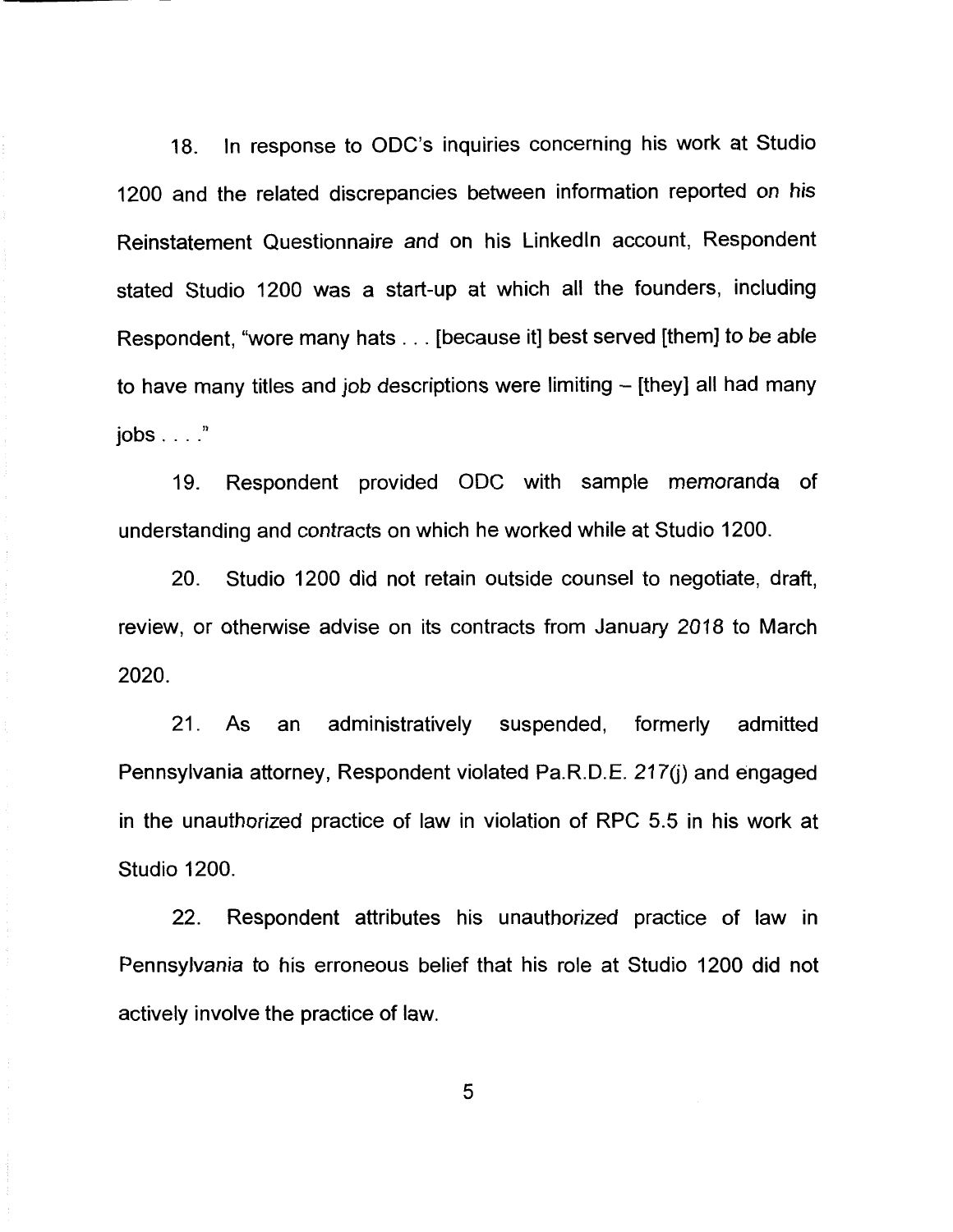Respondent held himself out to the public as a licensed attorney 23. and as in-house counsel at Studio 1200, thereby engaging in conduct involving misrepresentation in violation of RPC 8.4(c).

Respondent took the remedial action of revising his LinkedIn 24 account so it no longer states that he served as in-house counsel at Studio 1200.

#### **30AMP Circuit**

25. ODC's background investigation also revealed that Respondent's LinkedIn account for "Andy Blackman Hurwitz" stated: (1) he was a "licensed attorney with 25+ years of experience in media, technology and small business law"; and (2) he has been the "Executive Director & General Counsel for 30AMP Circuit" from January 2019 to the present.

26. In response to Reinstatement Questionnaire No. 7(a), Respondent failed to disclose in the Petition his role at 30AMP Circuit.

27. The 30AMP Circuit website identified Respondent as Founder "Andy Hurwitz, Esg." and described him as "a celebrated attorney known for his career in the entertainment industry, the label he started (ropeadope), and [his] commitment to the City of Philadelphia."

28. In response to ODC's inquiries, Respondent said his LinkedIn account stated he was a licensed attorney due to his "ignorance coupled with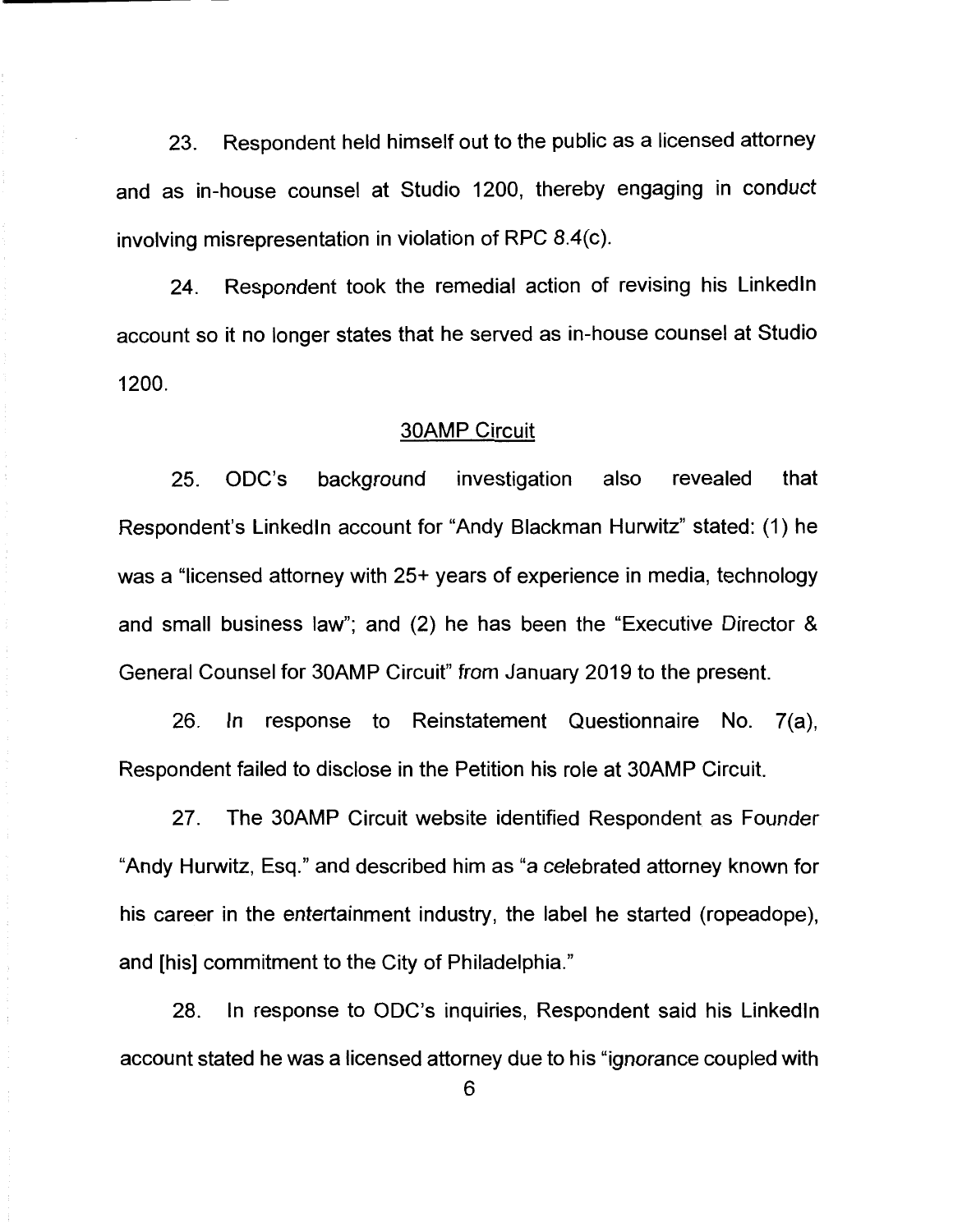[his] neglect of [his] LinkedIn site which [he] hadn't used in years" and this "go to on-line description of what [he] did" was immediately removed when ODC brought it to his attention.

ODC also asked Respondent to explain why he failed to report 29. his role with 30AMP Circuit in response to Reinstatement Questionnaire No.  $7(a)$ .

Respondent represented he "never included [this non-profit] in 30. his professional history or story . . . until COVID and until [he] needed to redefine [himself]." Respondent further stated he "now want[s] that to be a key factor in evaluating [his] candidacy for any jobs and [he] never meant to deceive the public, or solicit clients, but simply to best position [his] position moving forward."

 $31.$ After ODC's inquiries. Respondent took the remedial action of revising his LinkedIn account so it no longer states that he is a "licensed" attorney" and that he served as General Counsel at 30 AMP Circuit. Respondent's LinkedIn account now states he is an "Entrepreneur, Educator" & Advocate of the Arts" and "Former Attorney with a decade of experience in Entertainment and Arts law."

32. With respect to the 30AMP Circuit website, the site no longer uses "Esq." after Respondent's name. The website states Respondent's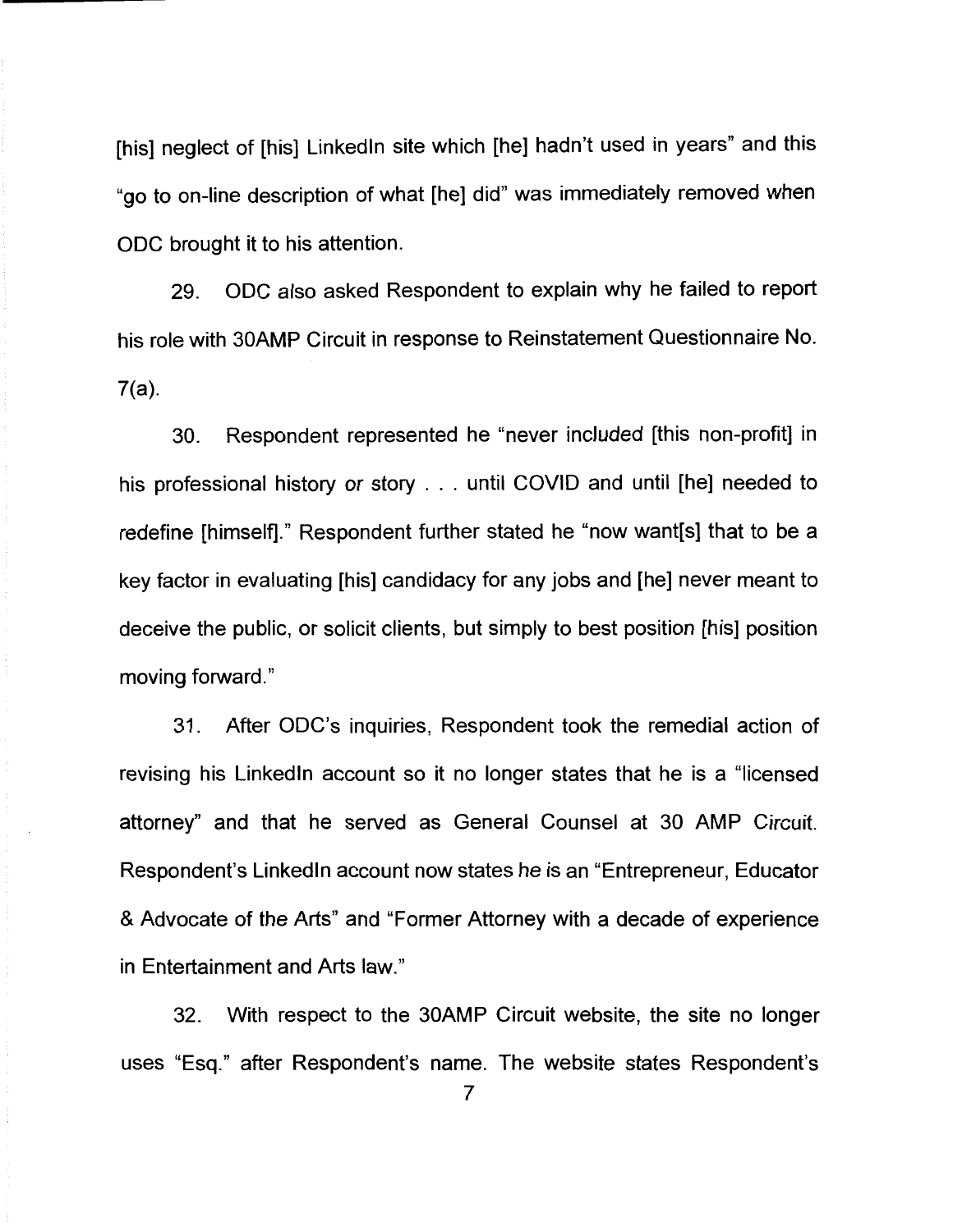"passion for music and art has quided him on a unique path that led him through years as an entertainment attorney, in-house counsel for an independent record label (Knitting Factory), A&R Director for a major label (Columbia Jazz) and ultimately the formation of his own label ropeadope which was a joint-venture with **Atlantic Records**" (emphasis in original).

33. Respondent held himself out to the public as a licensed attorney and as General Counsel at 30AMP Circuit, thereby engaging in conduct involving misrepresentation in violation of RPC 8.4(c).

34 Respondent accepts full responsibility for his disregard of the Pennsylvania licensing requirements, including his failure to take the steps required to seek reinstatement of his Pennsylvania law license prior to returning to work in Pennsylvania in January 2018.

35. Respondent accepts full responsibility for his misrepresentations regarding his roles at Studio 1200 and 30AMP Circuit.

36. Respondent has expressed remorse for his misconduct.

37. By his conduct as alleged in Paragraphs 12 through 33. Respondent violated the following Rules of Professional Conduct and Rules of Disciplinary Enforcement: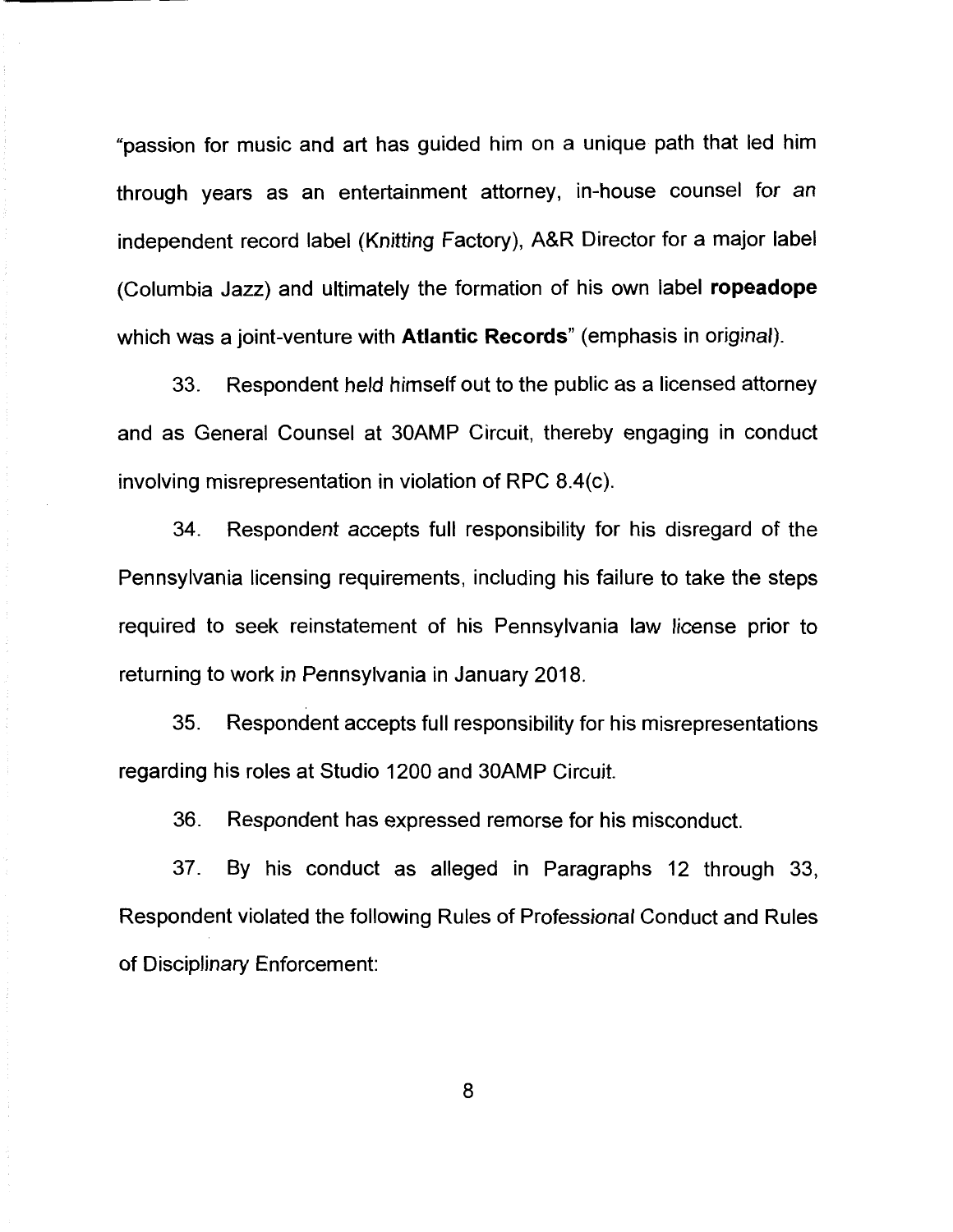- RPC 5.5(a), prohibiting a lawyer from practicing law in a a. jurisdiction in violation of the regulation of the legal profession in that jurisdiction;
- RPC 5.5(b)(1), prohibiting a lawyer who is not admitted to  $b<sub>1</sub>$ practice in this jurisdiction from establishing an office or other systematic and continuous presence in this jurisdiction for the practice of law except as authorized by the Rules of Professional Conduct, Pa.B.A.R. 302 or other law;
- RPC 8.4(c), prohibiting a lawyer from engaging in conduct C. involving misrepresentation; and
- d. Pa.R.D.E. 217(i), prohibiting a formerly admitted attorney from engaging in any form of law-related activities in this Commonwealth except in. accordance with the requirements set forth within that Rule.

### SPECIFIC JOINT RECOMMENDATION FOR DISCIPLINE

38. ODC and Respondent jointly recommend that the appropriate discipline for Respondent's admitted misconduct is a six-month suspension from the practice of law in Pennsylvania.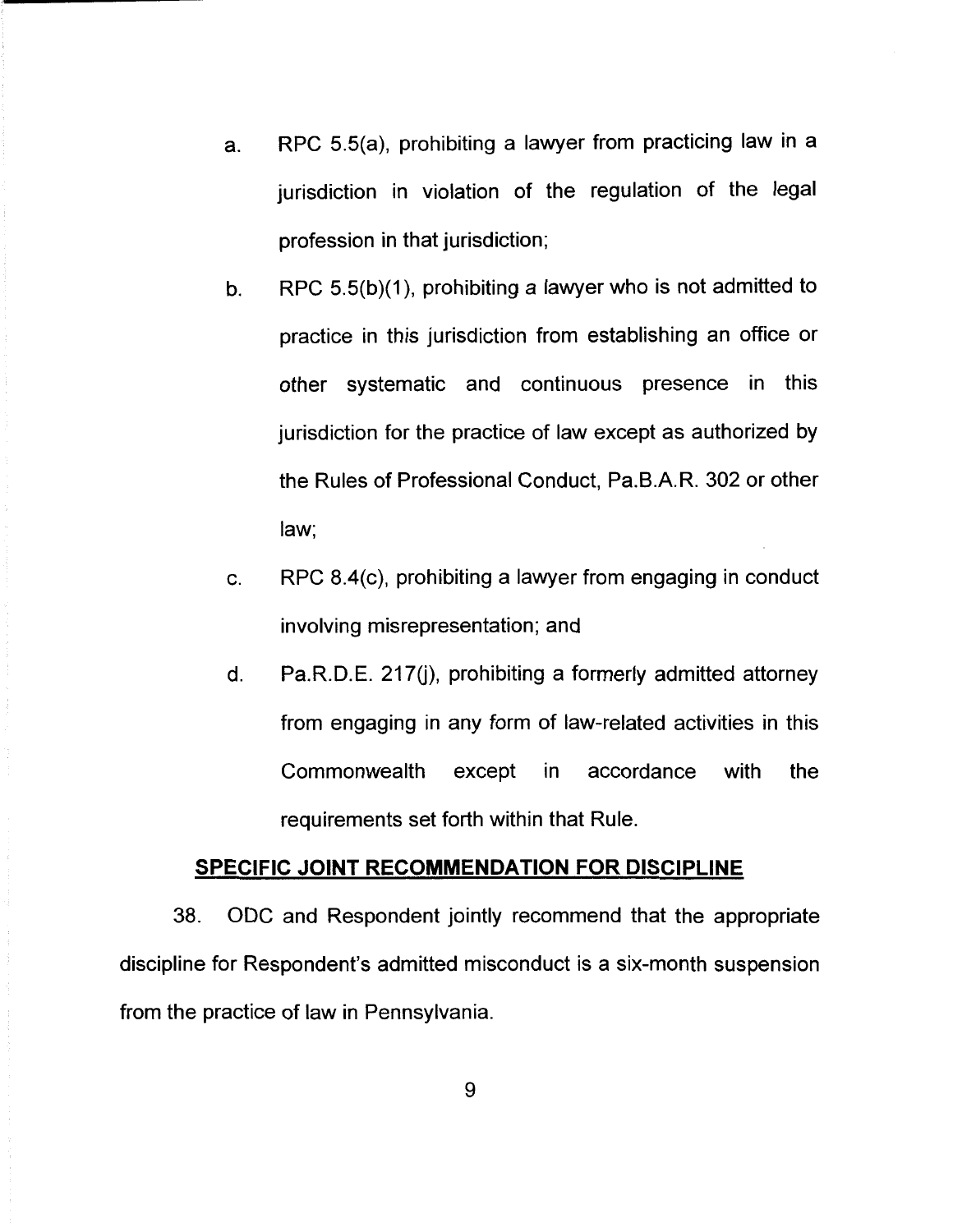39. Respondent consents to that discipline being imposed upon him by the Supreme Court of Pennsylvania. Respondent's affidavit required by Pa.R.D.E. 215 stating, *inter alia*, his consent to the recommended discipline is attached as Exhibit A.

With this Joint Petition in Support of Discipline on Consent (the 40. "Joint Petition"), the parties respectfully submit that the following mitigating circumstances are present:

- Respondent has admitted to engaging in, and has a. expressed remorse for, his misconduct;
- $\mathbf b$ . Respondent has cooperated with ODC by entering into this Joint Petition to receive a six-month suspension; and
- Respondent has no prior record of discipline. C.

41. In Pennsylvania, there is no per se discipline for a particular type of misconduct; instead, each case is reviewed individually. Office of Disciplinary Counsel v. Lucarini, 417 A.2d 186 (Pa. 1983).

 $42.$ The imposition of a six-month suspension is consistent with the range of sanctions imposed in similar cases involving the unauthorized practice of law:

> In Office of Disciplinary Counsel v. Goodrich, No. 102 DB a. 2019 (S. Ct. Order 7/3/2019), the Court imposed a six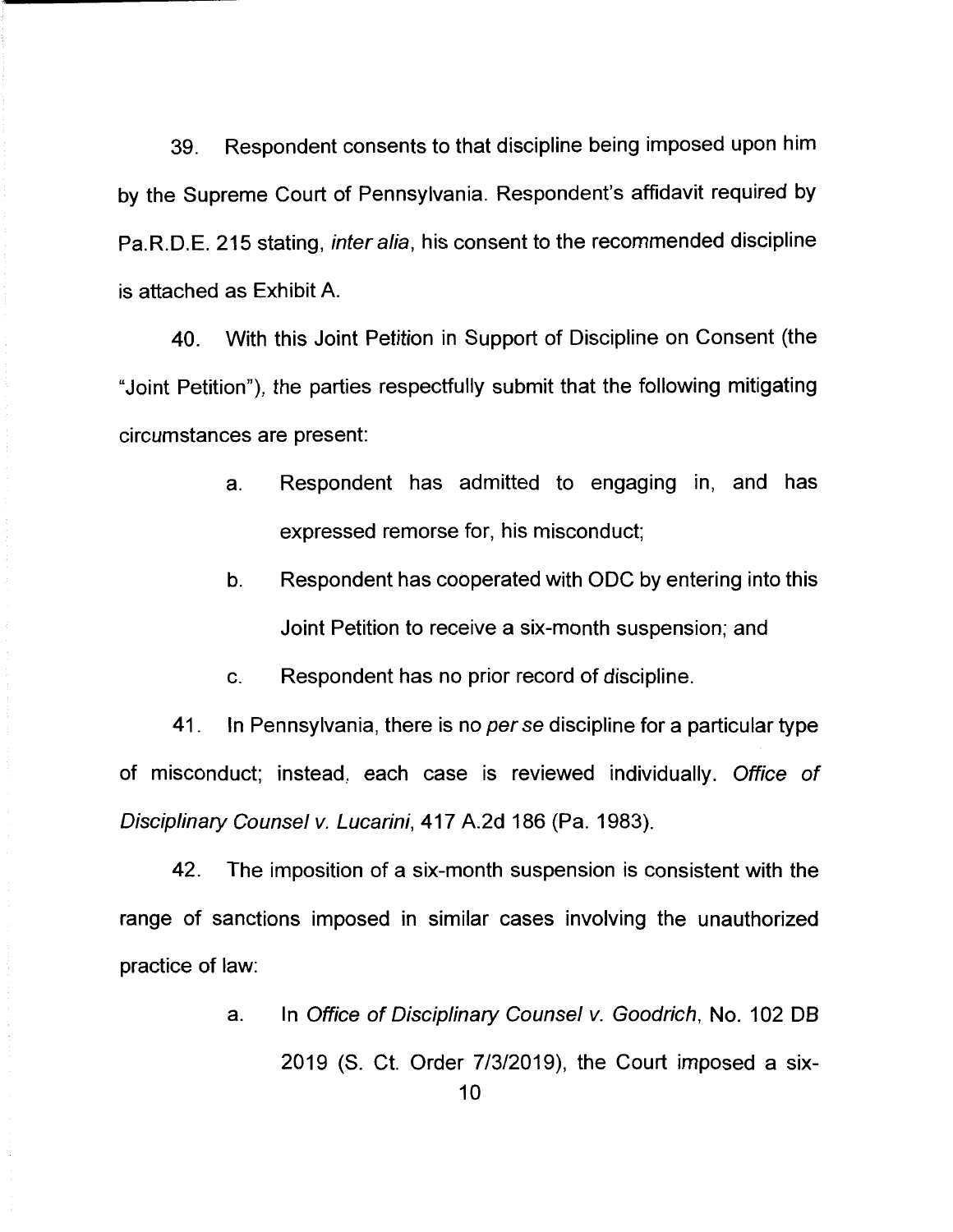month suspension on consent to address the respondent's unauthorized practice of law and law-related activity working in Pennsylvania in her role as Senior Vice President and Corporate Secretary for Lincoln Financial Group from January 2017 through May 2018;

- In Office of Disciplinary Counsel v. Collett, No. 68 DB 2019  $b<sub>1</sub>$ (S. Ct. Order 6/7/2019), the Court imposed a six-month suspension on consent to address the respondent's unauthorized practice of law and law-related activity working in Pennsylvania as Corporate Counsel for Victaulic Company from October 2012 through October 2015 and as Counsel for SAP America from October 2015 through December 2017;
- In Office of Disciplinary Counsel v. D'Oyley, No. 137 DB  $C_{1}$ 2014 (S. Ct. Order 12/30/2014), the Court imposed a sixmonth suspension on consent to address the respondent's unauthorized practice of law and law-related activity working in Pennsylvania in her roles as Assistant General Counsel and Associate General Counsel  $for$ a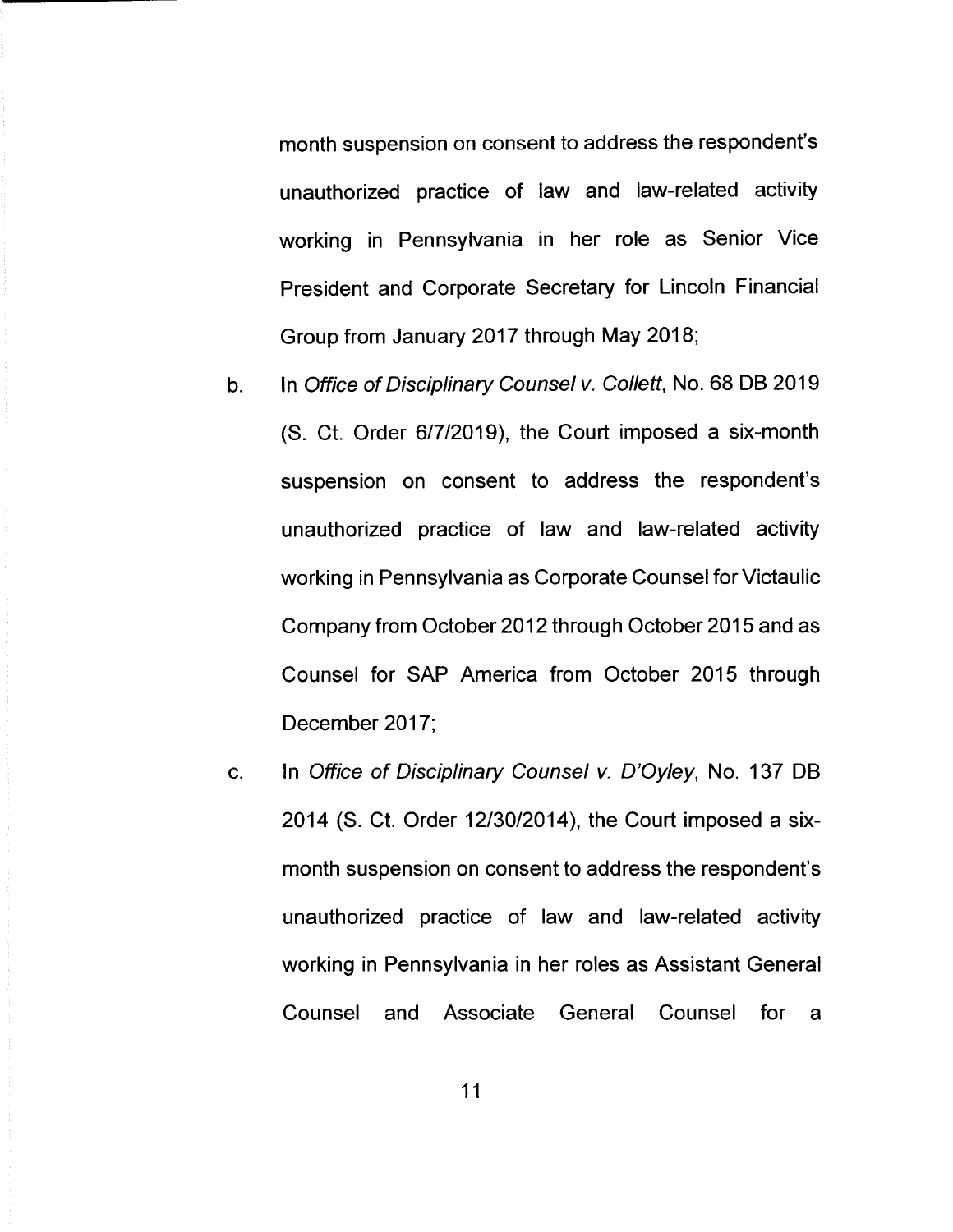pharmaceutical company from May 2009 through April  $2014:$ 

- In Office of Disciplinary Counsel v. McCarthy Clark, No.  $\mathsf{d}$ . 132 DB 2016 (S. Ct. Order 11/17/2016), the Court imposed a six-month suspension on consent to address the unauthorized practice  $\mathsf{of}$ law in. respondent's Massachusetts in her roles as in-house counsel at three successive companies over a period of approximately four years. The respondent had never been admitted to practice law in Massachusetts or any other jurisdiction except Pennsylvania, and had elected voluntary inactive status in Pennsylvania for the entire period at issue;
- In Office of Disciplinary Counsel v. Moore, No. 32 DB 2009 e. (S. Ct. Order 7/13/2009), the Court imposed a six-month suspension on consent to address the respondent's unauthorized practice of law. The respondent was General Counsel for a Pennsylvania company and he remained in that position for a one-year period during which his license was inactive for failure to comply with CLE requirements. During that one-year period, the respondent answered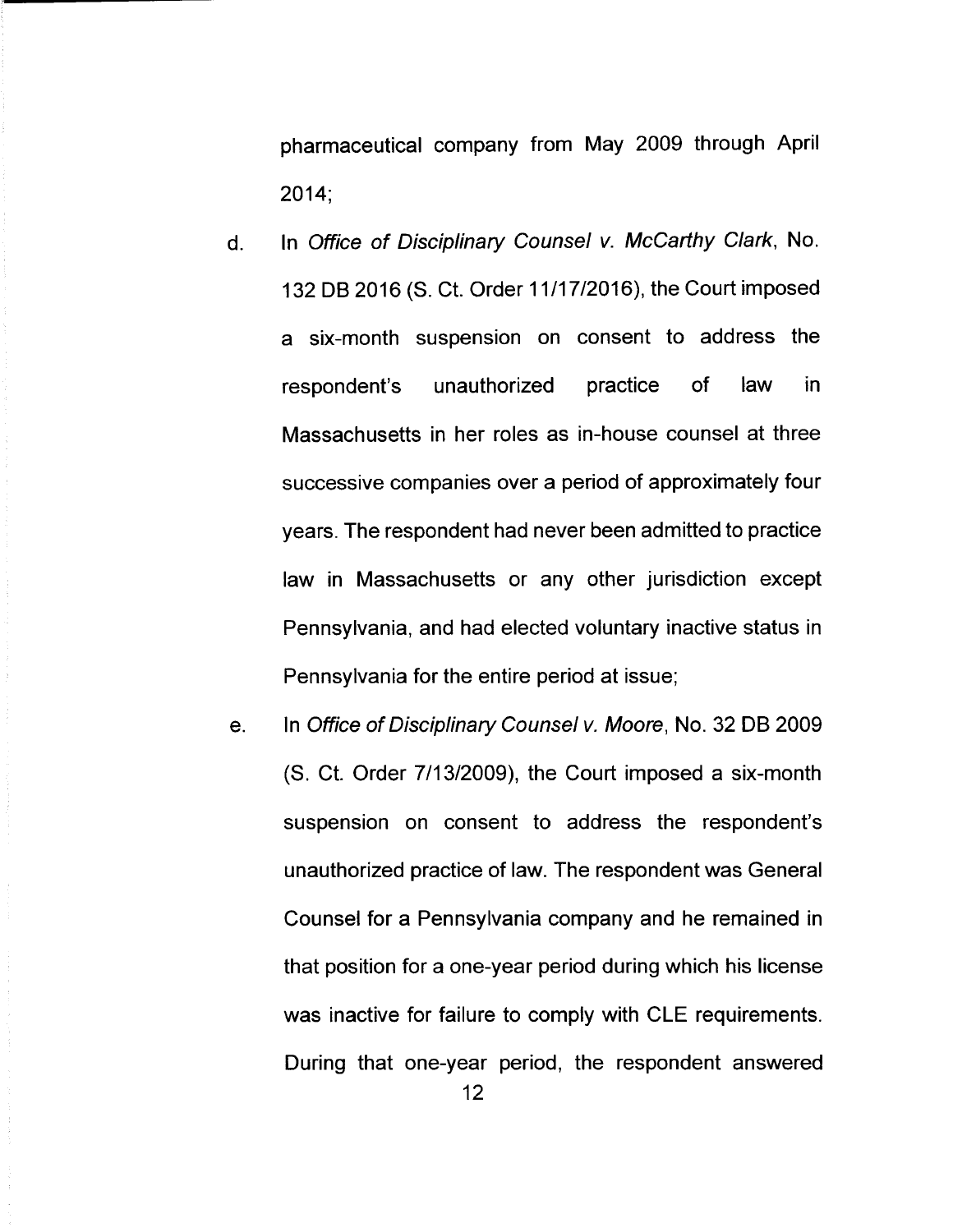legal questions the company had regarding approximately six business contracts while awaiting outside counsel's advice regarding significant legal issues;

- $f<sub>r</sub>$ In Office of Disciplinary Counsel v. Muldoon, 33 DB 2019 (S. Ct. Order 3/22/2019), the Court imposed a six-month address respondent's suspension on consent to unauthorized practice of law and law-related activity in her role as Chief Legal Officer at BDP International, Inc., while on administrative suspension between April 2015 and November 2018:
- In Office of Disciplinary Counsel v. Pellegrino, No. 130 DB g. 2017 (S. Ct. Order 10/6/2017), the Court imposed a sixmonth suspension on consent to address the respondent's unauthorized practice of law and law-related activities in Pennsylvania in her role as Vice President/Senior Counsel for Hartford Funds Management Company, LLC from December 2012 through March 2017;
- h. In the case of Office of Disciplinary Counsel v. Price, No. 113 DB 2006 (2006), the Court imposed a six-month suspension on consent for a respondent who continued to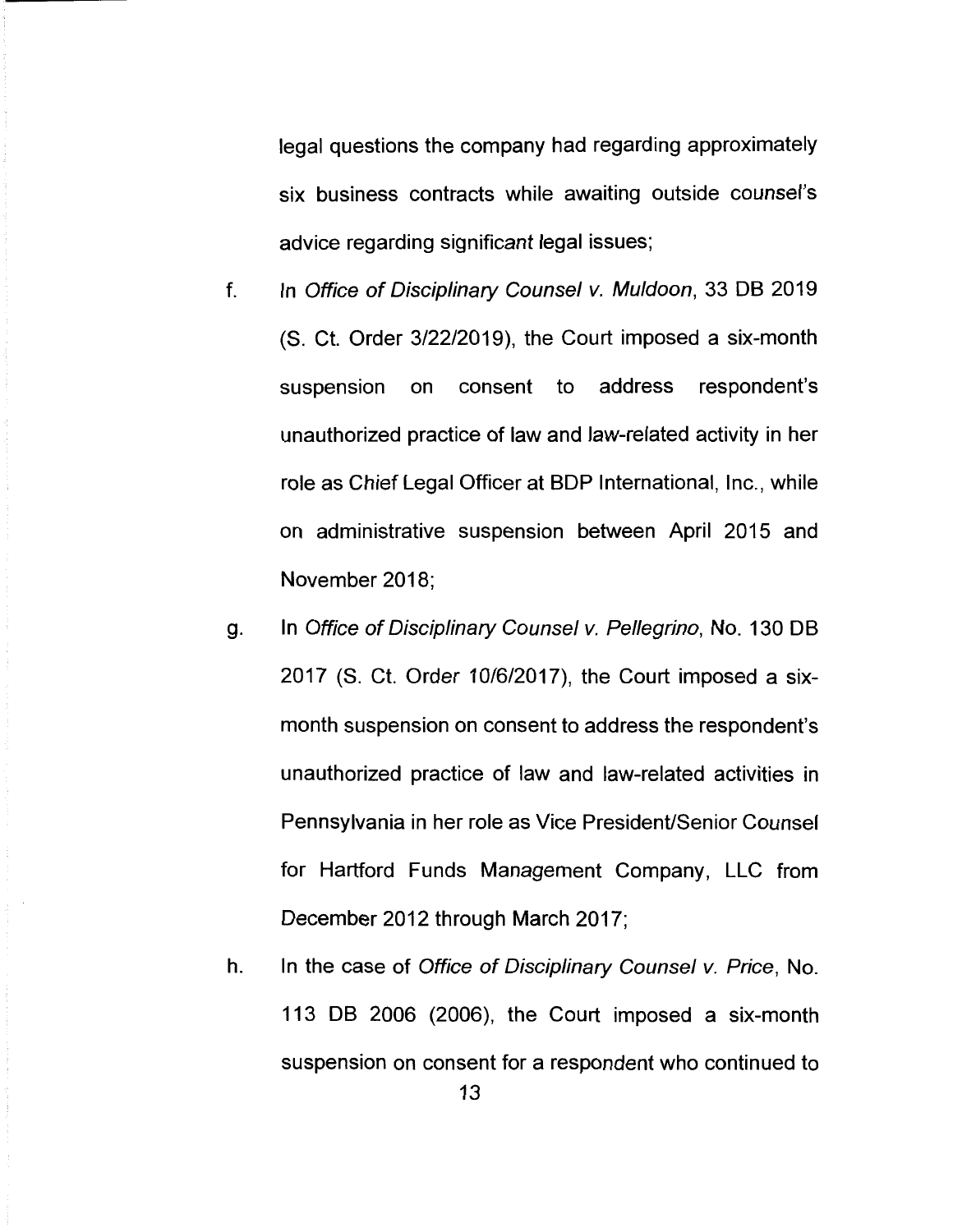practice law as a sole practitioner without supervision while on inactive status. The respondent, on behalf of several clients, appeared at judicial hearings, filed pleadings, provided legal consultation and advice, and negotiated or transacted matters with opposing counsel and/or third parties;

- In Office of Disciplinary Counsel v. Talbot, No. 158 DB i. 2007 (S. Ct. Order 8/22/2008), the Court imposed a sixmonth suspension on consent to address the respondent's unauthorized practice of law while on voluntary inactive status in Pennsylvania and retired status in New Jersey. For a period of seven months, the respondent worked as an attorney with Stevens & Lee without an active law license. The respondent voluntarily ceased practicing law, agreed to a temporary suspension, and later agreed to a six-month suspension on consent, retroactive to the date of his temporary suspension; and
- In Office of Disciplinary Counsel v. Vassallo, No. 45 DB j. 2018 (S. Ct. Order 8/7/2018), the Court imposed a sixmonth suspension on consent to address respondent's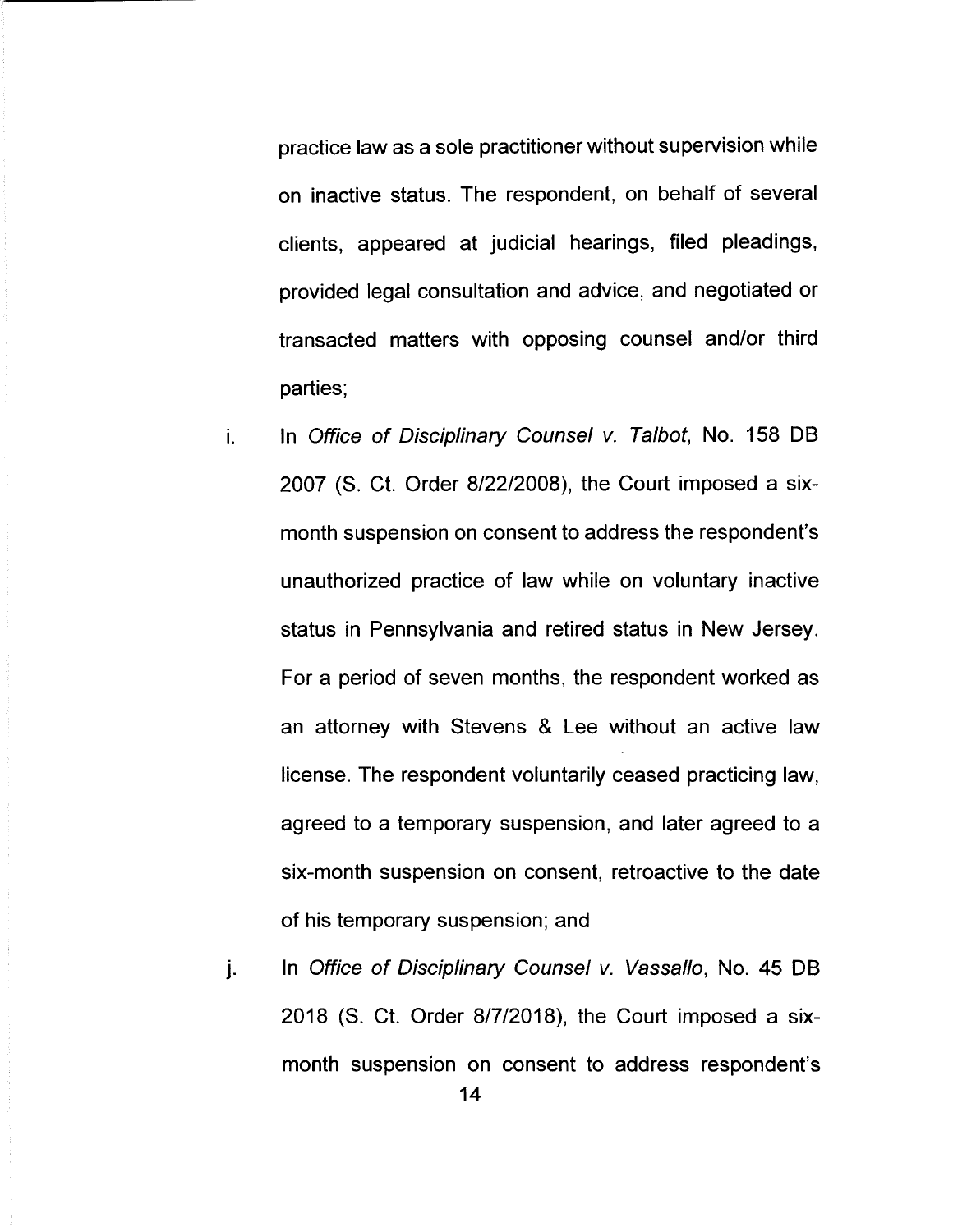unauthorized practice of law for a period of two years, during which respondent acted as in-house counsel, title agent and president of his title company.

In light of the nature of Respondent's misconduct and mitigating 43 factors, ODC and Respondent submit that a six-month suspension on consent is appropriate discipline.

WHEREFORE, ODC and Respondent respectfully request, pursuant to Pennsylvania Rules of Disciplinary Enforcement 215(e) and 215(g), that a three-member panel of the Disciplinary Board review and approve this Joint Petition in Support of Discipline on Consent and file a recommendation with the Supreme Court of Pennsylvania that Respondent receive a six-month suspension from the practice of law in Pennsylvania.

Respectfully submitted,

OFFICE OF DISCIPLINARY COUNSEL **THOMAS J. FARRELL Attorney Registration No. 48976 Chief Disciplinary Counsel** 

Elizabeth A. Livingston / Disciplinary Counsel Attorney Registration Number 208126 Office of Disciplinary Counsel, District II Office 820 Adams Avenue. Suite 170 Trooper, PA 19403 (610) 650-8210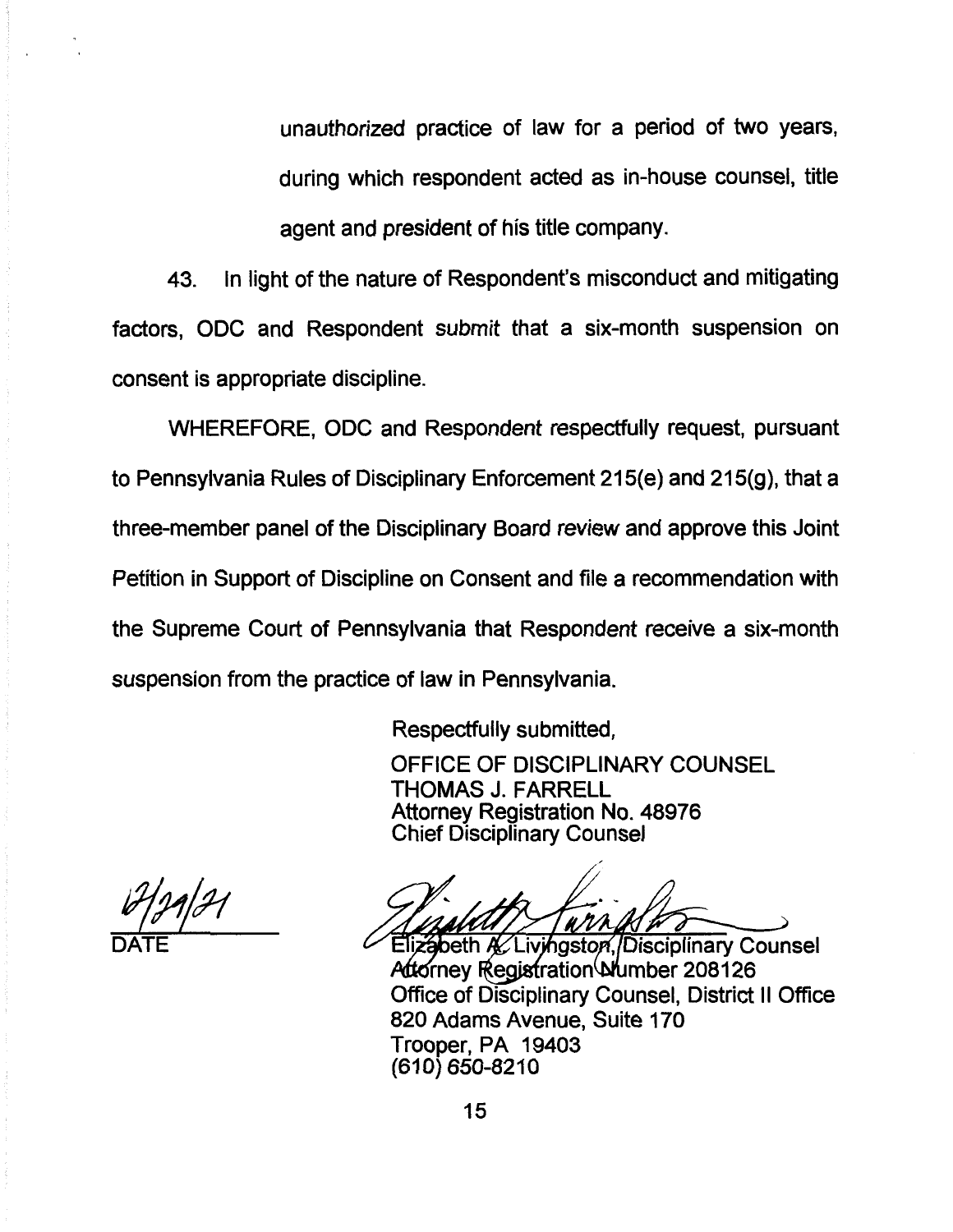$\sqrt{2}$ **DAT** 

Andrew S. Hurwitz<br>Respondent<br>Attorney Registration Number 67136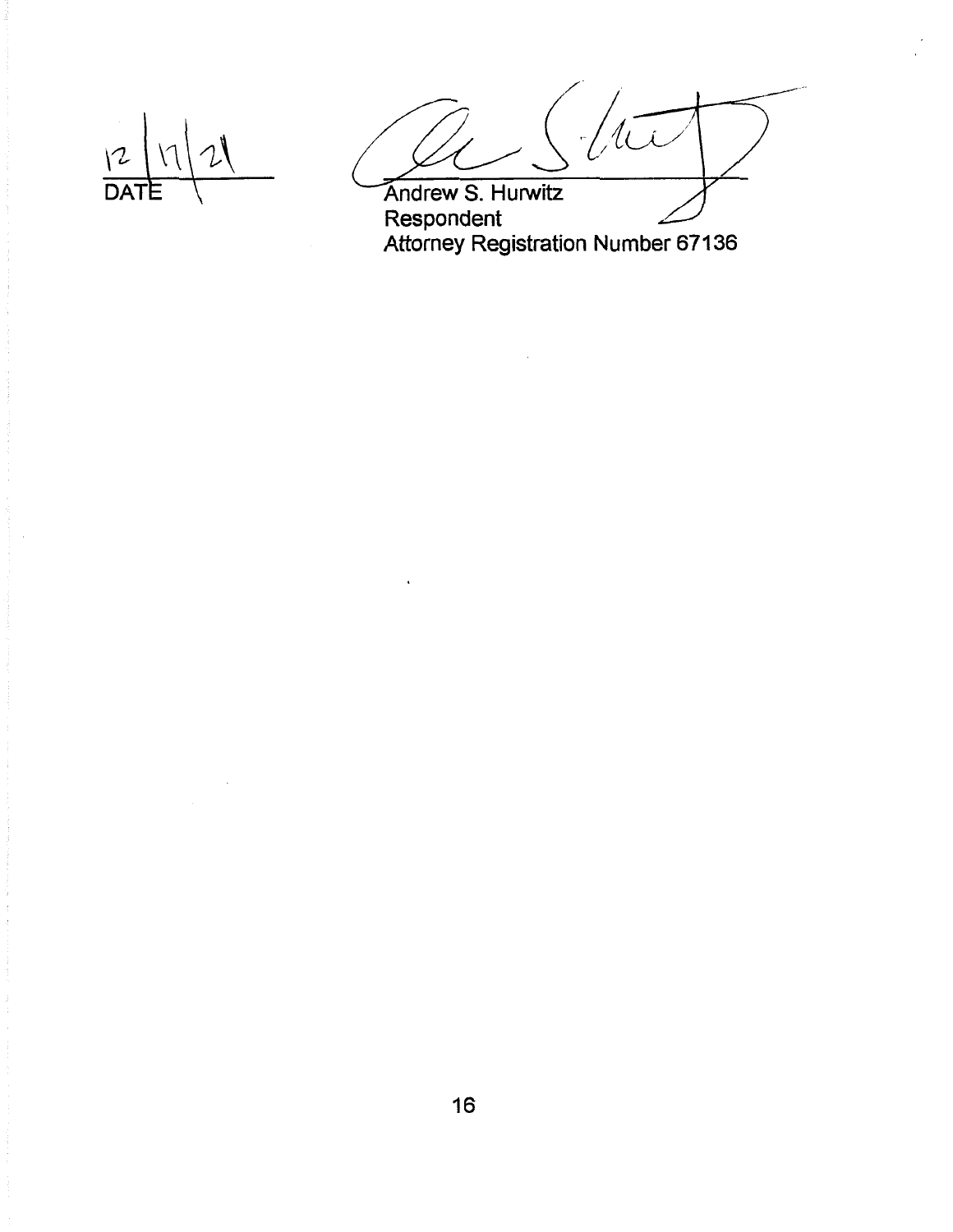# **VERIFICATION**

The statements contained in the foregoing Joint Petition In Support of Discipline on Consent are true and correct to the best of my knowledge or information and belief and are made subject to the penalties of 18 Pa.C.S.A. §4904, relating to unsworn falsification to authorities.

sauire m

ciplinary Counsel

 $\rho f$ Andrew S. Hurwitz Respondent Attorney Registration Number 67136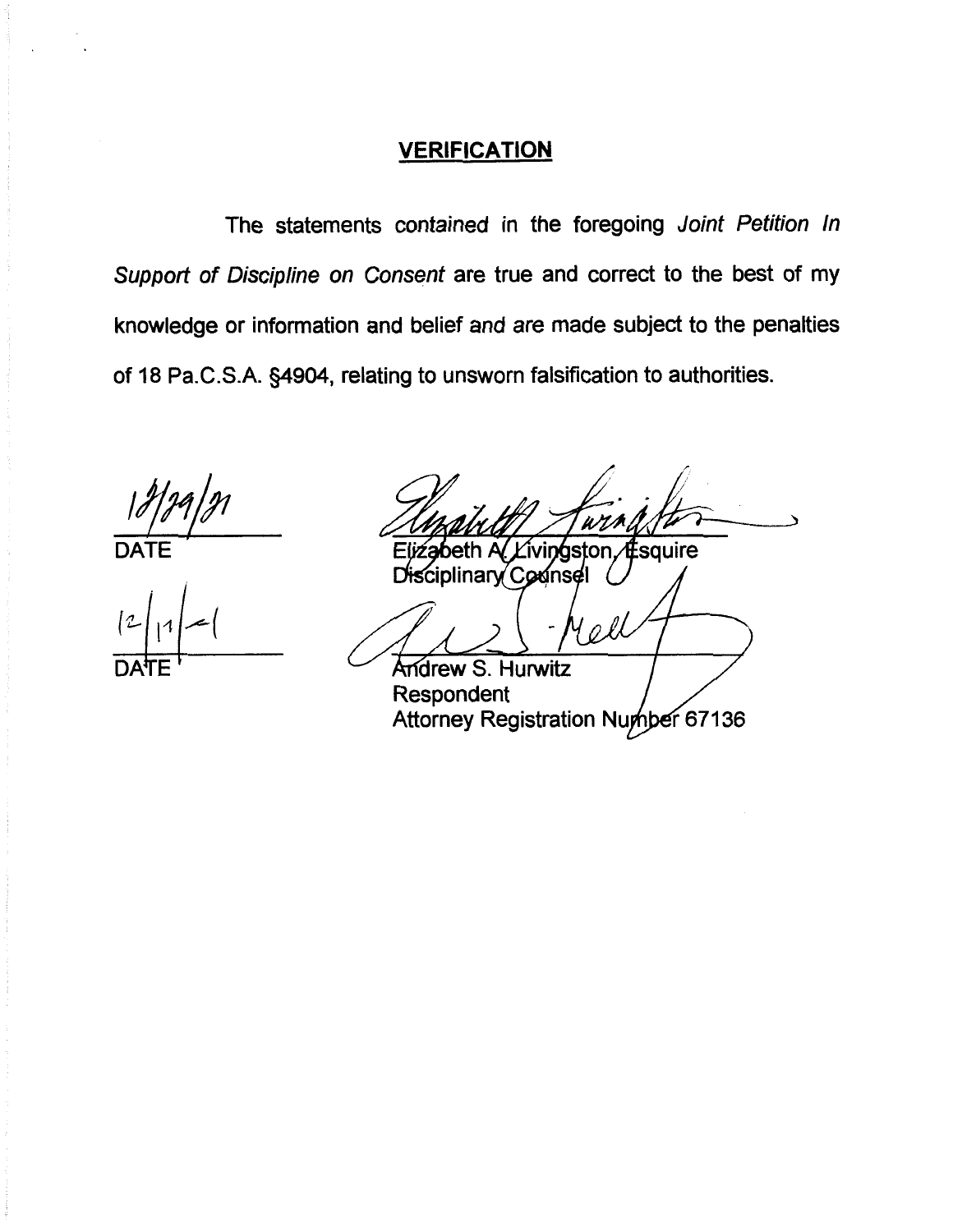# BEFORE THE DISCIPLINARY BOARD OF THE SUPREME COURT OF PENNSYLVANIA

| OFFICE OF DISCIPLINARY COUNSEL,: |  | No. | DB 2021                 |
|----------------------------------|--|-----|-------------------------|
| Petitioner                       |  |     |                         |
|                                  |  |     | Attorney Reg. No. 67136 |
| ANDREW S. HURWITZ,               |  |     |                         |
| Respondent                       |  |     | (Montgomery County)     |

# **CERTIFICATE OF SERVICE**

I hereby certify that I am this day serving the foregoing document upon

all parties of record in this proceeding in accordance with the requirements

of Administrative Order of the Disciplinary Board of the Supreme Court of

Pennsylvania dated April 7, 2020 (relating to electronic service upon a

respondent-attorney).

Via First Class Mail and E-Mail, as follows: Andrew S. Hurwitz 112 Conway Avenue Narberth, PA 19072-2202 buzzfacebob@gmail.com and andyblackmanhurwitz@gmail.com

Dated:  $\frac{1}{\sqrt{2}}$ 

**BETH A LIVINGSTON** Disciplinary Counsel **Office of Disciplinary Counsel District II Office** 820 Adams Avenue, Suite 170 Trooper, PA 19403 (610) 650-8210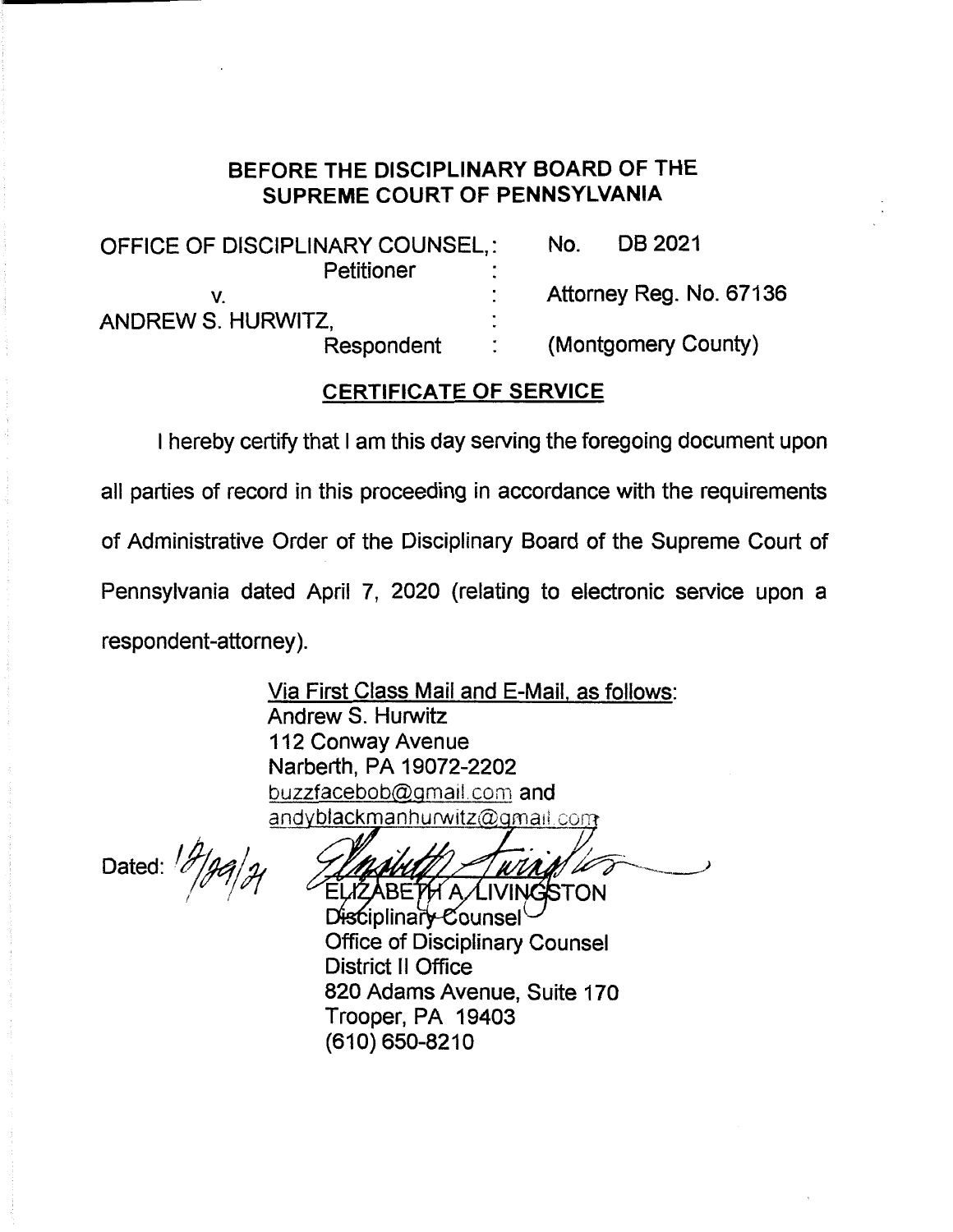# **EXHIBIT A**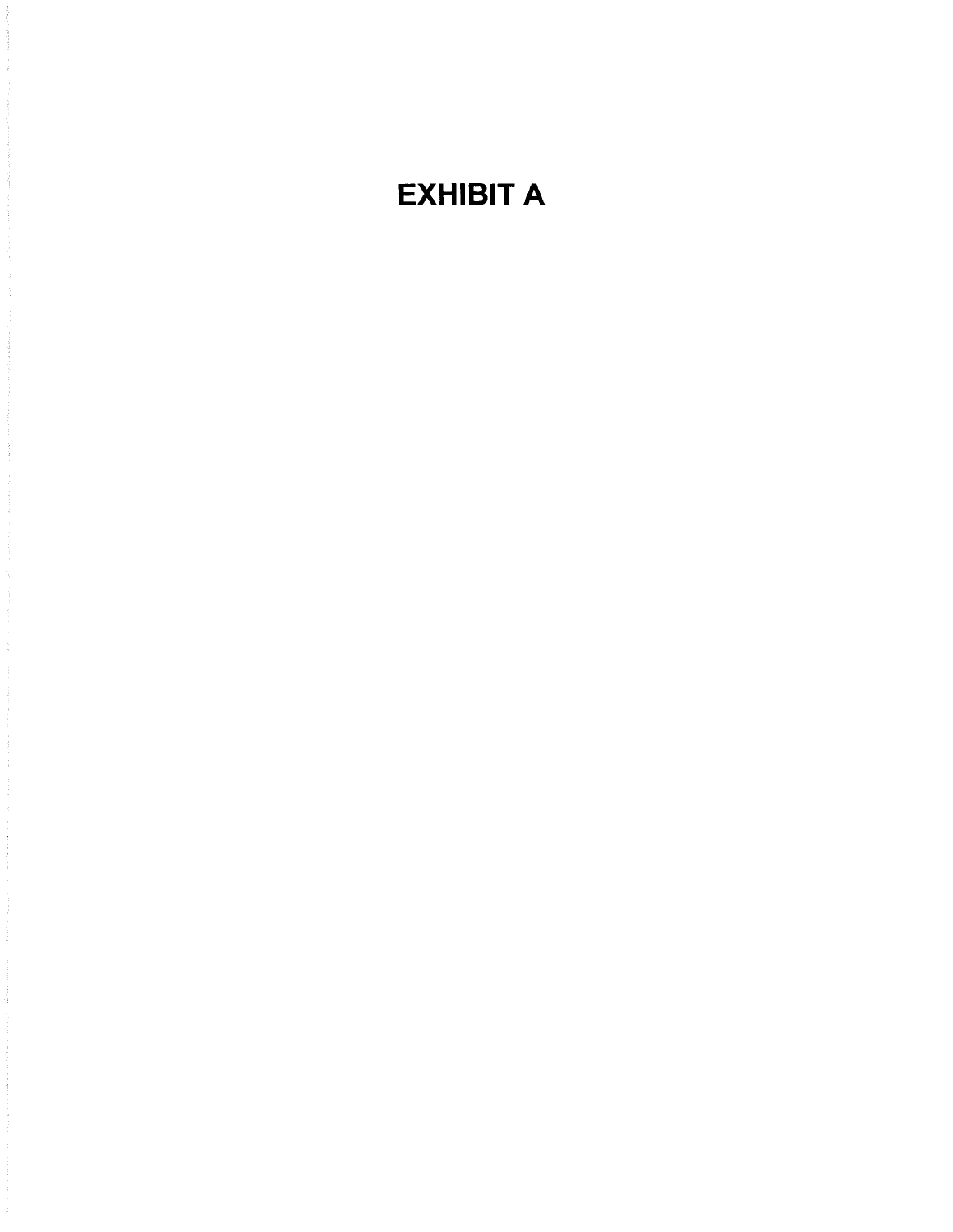## BEFORE THE DISCIPLINARY BOARD OF THE **SUPREME COURT OF PENNSYLVANIA**

| OFFICE OF DISCIPLINARY COUNSEL,: |                   | No. | DB 2021                 |
|----------------------------------|-------------------|-----|-------------------------|
| Petitioner                       |                   |     |                         |
|                                  |                   |     | Attorney Reg. No. 67136 |
| <b>ANDREW S. HURWITZ,</b>        |                   |     |                         |
| Respondent                       | $\sim$ 100 $\sim$ |     | (Montgomery County)     |

#### AFFIDAVIT UNDER RULE 215(d), Pa.R.D.E.

ANDREW S. HURWITZ, being duly sworn according to law, deposes and submits this affidavit consenting to the recommendation of a six-month suspension from the practice of law in Pennsylvania in conformity with Pa.R.D.E. 215(d), and further states as follows:

 $1<sub>1</sub>$ He is an attorney admitted to the Bar of the Commonwealth of Pennsylvania on December 9, 1992.

 $2<sub>1</sub>$ He desires to submit a Joint Petition in Support of Discipline on Consent Pursuant to Pa.R.D.E. 215(d).

3. His consent is freely and voluntarily rendered; he is not being subjected to coercion or duress, and he is fully aware of the implications of submitting this affidavit.

He is aware that there are presently pending proceedings 4. regarding allegations that he has been guilty of misconduct as set forth in the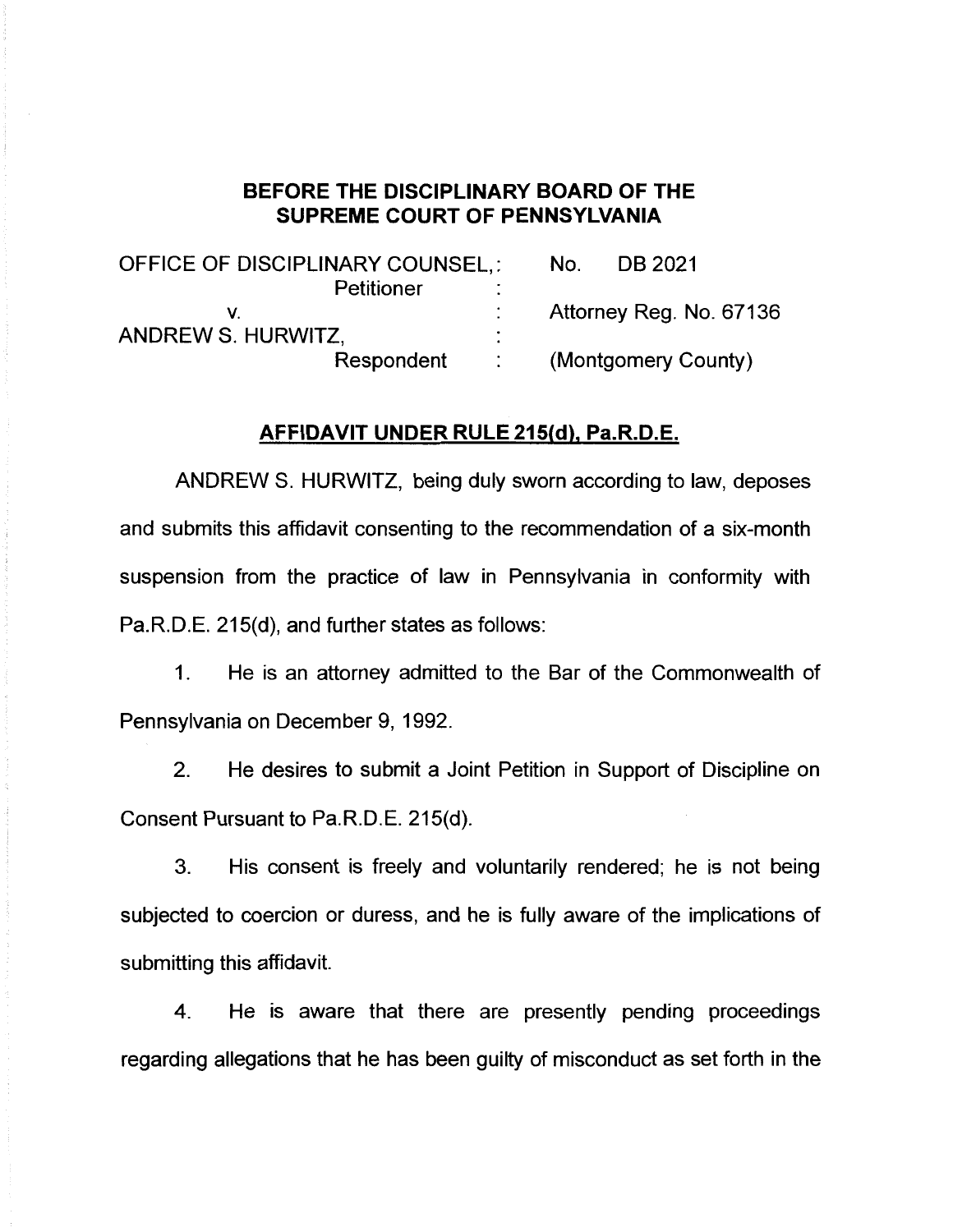Joint Petition in Support of Discipline on Consent Pursuant to Pa.R.D.E. 215(d) (the "Joint Petition") to which this affidavit is attached.

5. He acknowledges that the material facts set forth in the Joint Petition are true.

He submits this affidavit because he knows that if charges 6. predicated upon the matter under investigation were filed, or continued to be prosecuted in the pending proceeding, he could not successfully defend against them.

 $\overline{7}$ . He acknowledges that he is fully aware of his right to consult and employ counsel to represent him in the instant proceedings. He has not retained counsel in connection with his decision to execute the Joint Petition.

It is understood that the statements made herein are subject to the penalties of 18 Pa.C.S.A. §4904 (relating to unsworn falsification to authorities).

Signed this  $17<sup>1</sup>$  day of  $\sqrt{2}$  example  $\sqrt{2}$  , 2021. **Andrew S. Hurwitz** 

Sworn to and subscribed Before me on this  $\mathbf{I}^{\mathcal{D}^{\mathcal{U}}}$ day of  $Decenbe \sim$  2021

Notary Public 5 4 RA U

| Commonwealth of Pennsylvania - Notary Seal    |
|-----------------------------------------------|
| Sarah B. Todd, Motary Public                  |
| Montgornery County                            |
| rily commission expires January 23, 2023      |
| Cornmission number 1345662                    |
| Meniber, Pennsylvania Association of Notaries |